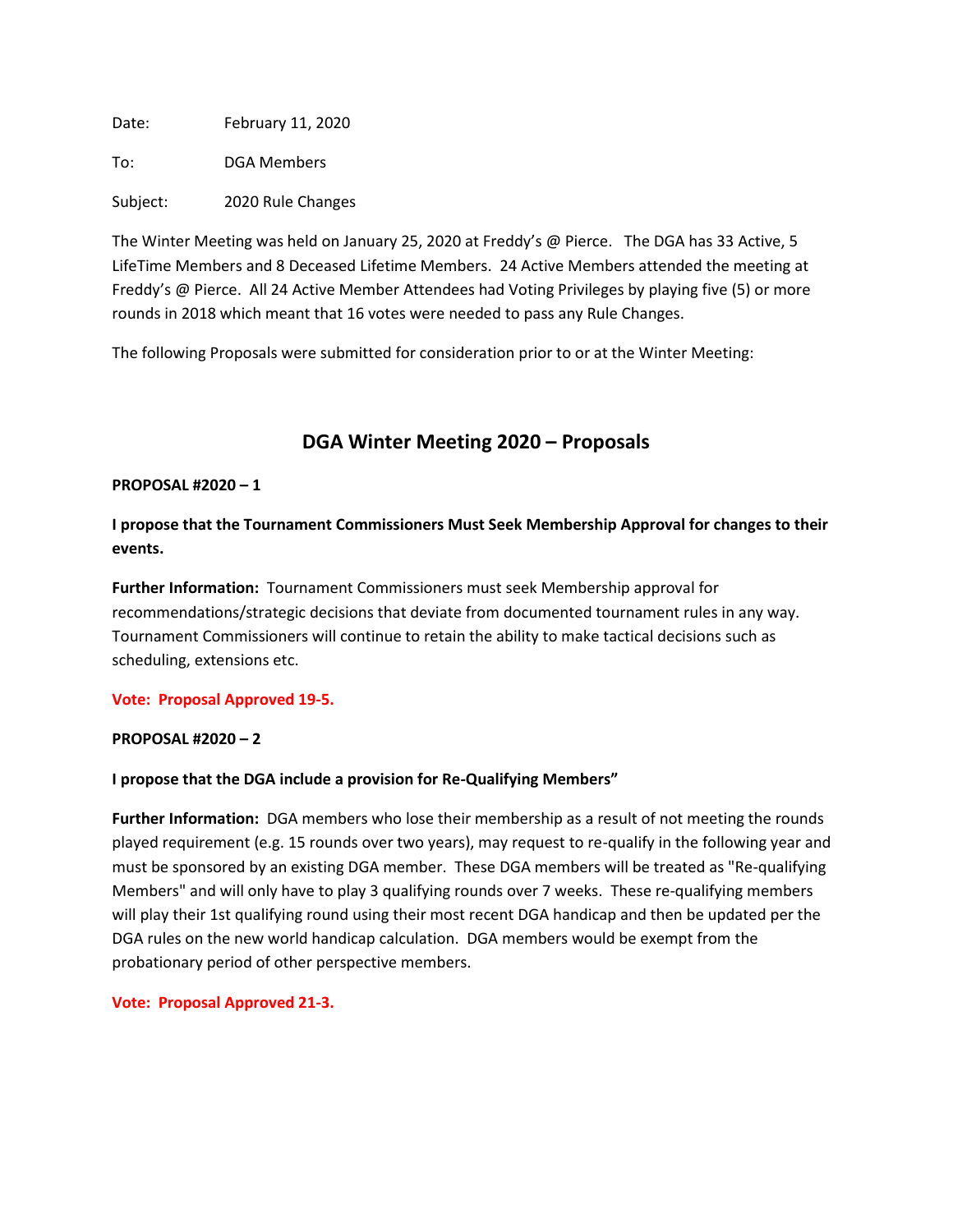**I propose that Eagles pay \$5 per member playing the round when the Eagle is made. (Proposed by Ron Ceglia Sr.)**

**Further Information:** Making an Eagle is an important accomplishment and should be rewarded more than the current \$3 per member who is playing when the Eagle is made.

**Vote: Proposal Defeated 7-17.**

**PROPOSAL #2020 – 3A (to be presented IF #2020-1 does not pass)**

**I propose that Eagles pay \$3 from every Active Member similar to Hole-In-One and Double Eagle. (Proposed by Ron Ceglia Sr.)**

**Further Information:** Making an Eagle is an important accomplishment and should be rewarded more than the current \$3 per member who is playing when the Eagle is made.

**Vote: Proposal Defeated 7-17.**

#### **PROPOSAL #2020 – 4**

**I propose That the DGA eliminate a DGA ONLY Handicap and use the GHIN Handicap for all DGA competitions. (Proposed by Doug Conway)**

**Further Information:** Using the GHIN Handicap Index would eliminate any confusion between which Handicap Index should be used for a DGA Competition.

It would require that all members enter their non-DGA score using the GHIN app on their phone or GHIN terminals in the golf course clubhouses.

**Vote: Proposal Approved 19-5. This change will take effect 4/1/2020 at the start of the NJ Handicap System.**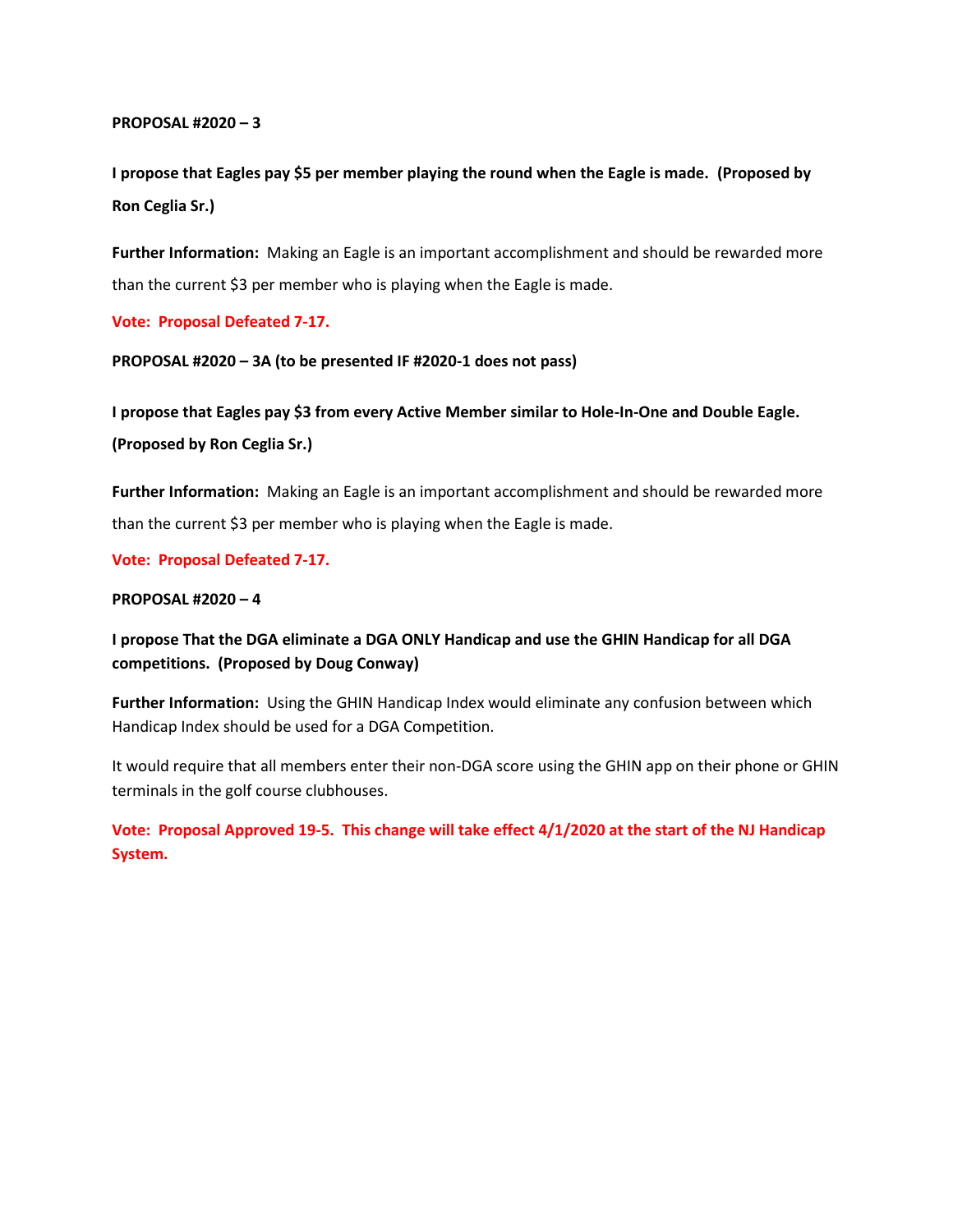**I propose that the DGA use an approved Handicap Calculation System to track individual scores and handicaps based on the rules and calculations included in the World Handicap System. GHIN is the preferred system. (Proposed by Mike Jeffries, Seconded by Doug Conway and Jim Rinaldi)**

**Further Information**: Proposed that we move to a system that will consistently calculate the index adjustments contained in the World Handicap system.

The World Handicap system has several calculations that can dramatically impact a player's index. The exceptional round is a challenging calculation to administer if you don't have the proper software system. The example and explanation given at the introduction meeting for all clubs in NJ that Bruce and Mike attended are difficult if not impossible to administer using Excel.

The playing conditions adjustment is impossible to administer unless your scores are included with all players that played a course that day. An example would be Copperhead that is included in the fall trip – Island is another that has traditionally proved very challenging. If it is as challenging for all players than all will benefit from the adjustment. On the opposite side is Spooky Brook or Quail Brook that have produced average net scores in the upper 60s on some Saturdays.

Utilizing available software to calculate our handicaps will ensure that all the new rules are properly administered, and this will significantly reduce the requirement to calculate DGA Handicaps manually.

**Vote: Proposal Removed From Consideration after Proposal #2020-4 was Approved.**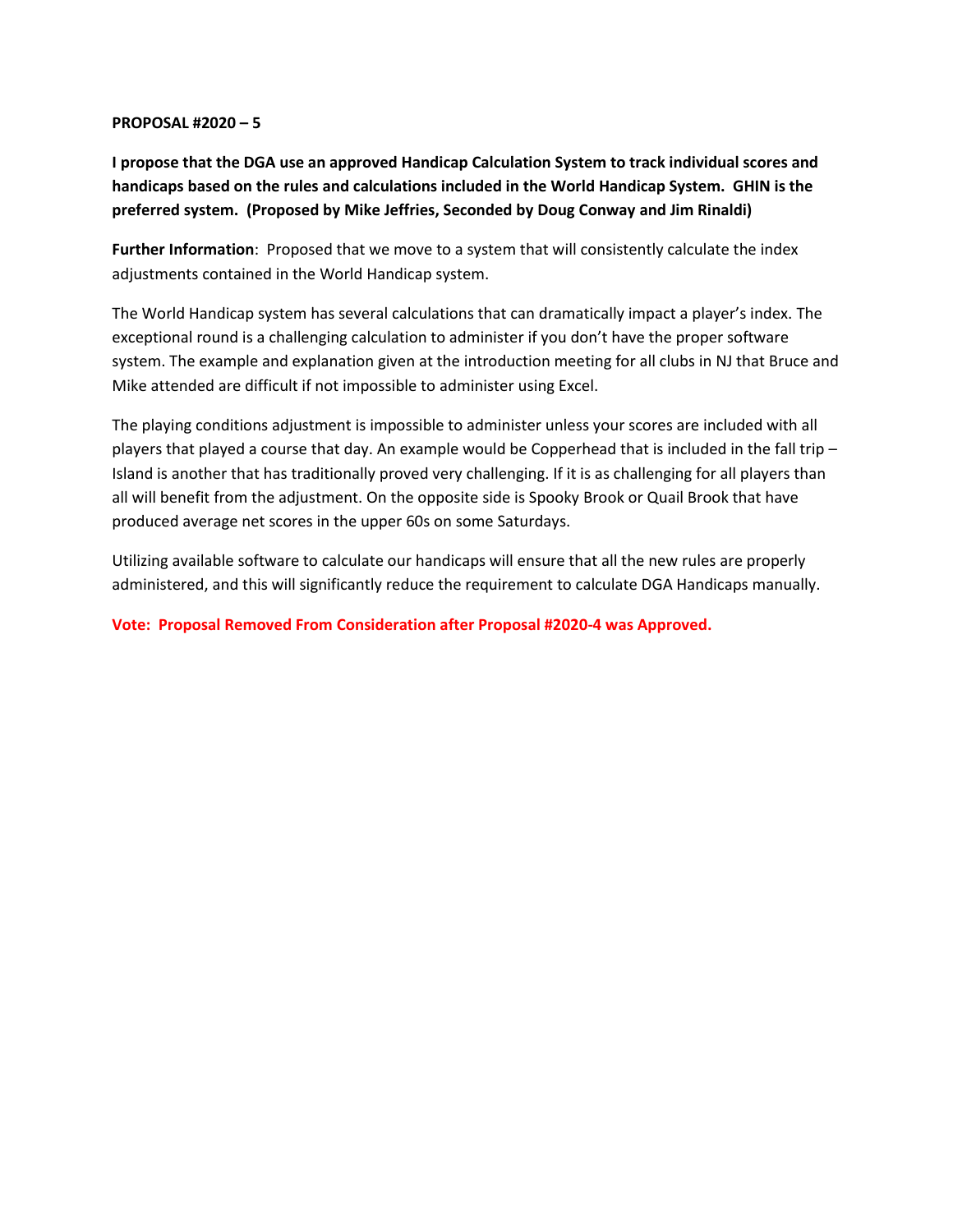**I propose that the DGA use the LOWER of a member's DGA ONLY Handicap Index or their GHIN World Handicap System Handicap Index for DGA competitions (Proposed by Mike Jeffries, Seconded by Doug Conway)**

**Reasoning:** Proposed that in cases where members have a different index within the DGA versus their World Handicap that the lower handicap will be used for all DGA only rounds.

Rationale: The DGA is no longer a Somerset County Club where 95% of all rounds are played on a Saturday in Somerset County. Many longtime members have moved away, and others play at country clubs or in other events on a regular basis. The World Handicap index on the GHIN app will reflect all rounds and their current skill level while the DGA index only reflects rounds played on a Saturday in Somerset County.

A player who plays only an occasional round in the DGA may have a decided advantage if they play many more rounds on more difficult courses. Their handicap outside the DGA may be higher reflecting a more challenging schedule or it may be lower because they become very familiar with a particular course or if there are many shots given on a regular basis.

The goal of our club is to promote fair and equitable competition and using the lowest handicap index is the fairest way to conduct our events.

A handicap committee would have the ability to adjust a visiting players index based on prior results in the same event or on the same course. This proposal attempts to mimic that by using all available scores to determine the players ability.

**Vote: Proposal Removed From Consideration after Proposal #2020-4 was Approved.**

## **PROPOSAL #2020 – 7**

**I propose that the DGA return to using the actual Course Rating and Slope at Quail Brook. (Proposed by Frank Thiry-DGA, HOF, Seconded by Doug Conway)**

**Reasoning:** Return to the current designated Slope Rating for Quail Brook. With the new World Handicap system now in place, we should not deviate from any official course Slope Rating. In addition, it would be consistent with any special GHIN/World Handicap System calculations based on Playing Conditions or Exceptional Scores on a given day.

The DGA reverted to the old Slope years ago when the club played in various Inter Club Tournaments and our lower Indexes were hurt by the low scores at Quail Brook. Since we don't play in those tournaments any longer, the DGA should use the actual Course Rating and Slope.

#### **Vote: Proposal Approved 18-6.**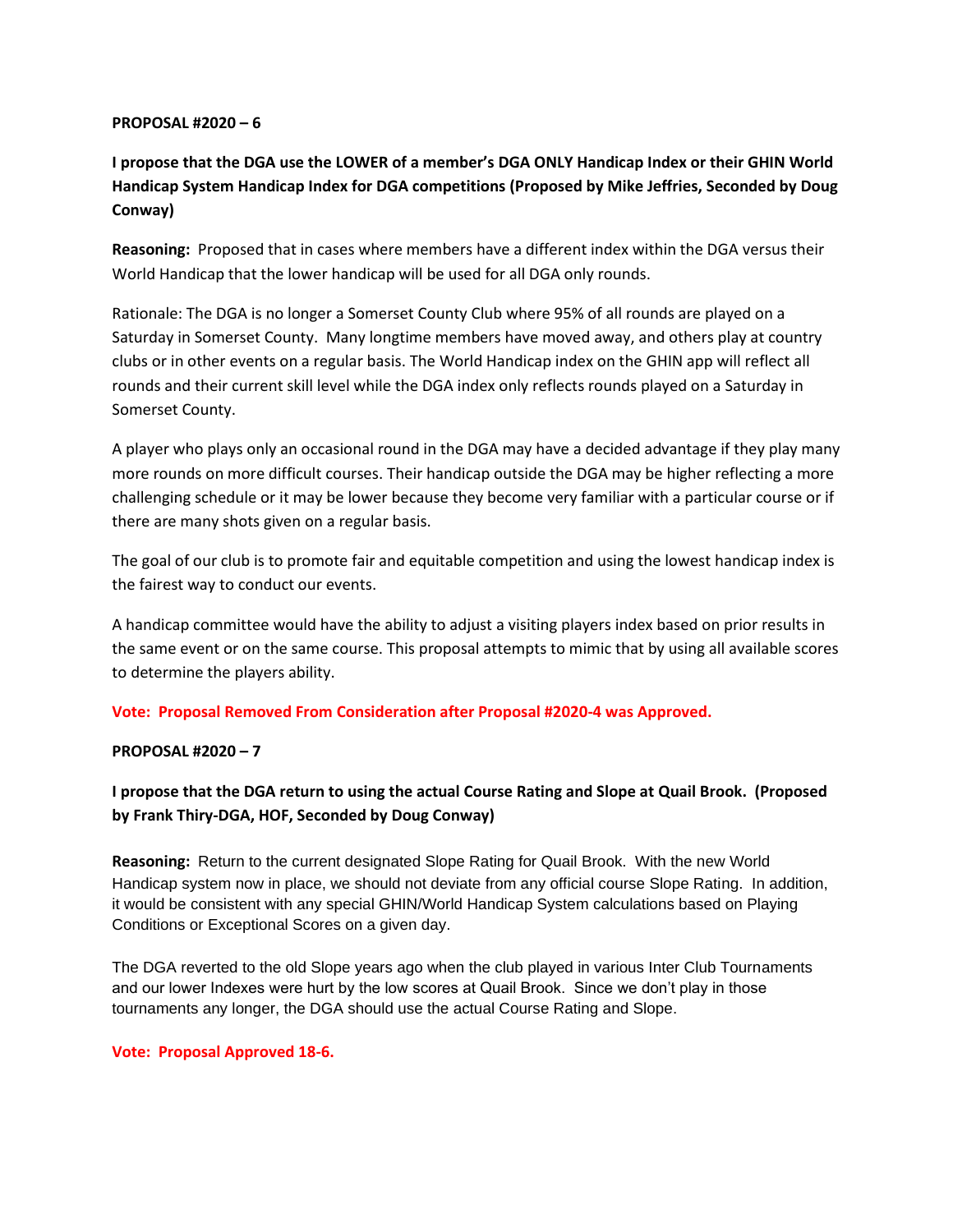## **I propose that the Blue Tees be played on all Somerset County Courses rather than the 3 tees where we play the Gold Tees (#1 Spooky, #17 Quail, #15 Warrenbrook)**

**Further Information:** Now that the Playing Handicap Calculation takes the difference between Course Rating and Course Par into account, it would make sense to play the tees associated with the Course Rating and Slope.

## **Vote: Proposal Defeated 13-11.**

## **PROPOSAL #2020 – 9**

**I propose that Entry Fees for Match Play, Partners and World Series be increased. (Proposed by Frank Thiry-DGA, HOF)**

## **Details and Reasoning**:

Entry fees to DGA tournaments should be increased as follows:

- \$15 Individual Match Play Pay top 4 players
- \$15 World Series Pay top 6 players
- \$20 Partners Match Play Pay top 4 teams (8 players)

That will bring the total entry fees to a rounded \$50 per season. The fees could then be frozen for the next 5 years, 2020 thru 2024.

## **Vote: Proposal Approved 16-8. Money will be adjusted on 4/1/2020 at the start of the NJ Handicap Season.**

#### **PROPOSAL #2020 – 10**

## **I propose that the Selection of the Mandatory Course for the Partners Qualifying Rounds have a specific established rotation. (Proposed by Frank Thiry-DGA, HOF)**

#### **Details and Reasoning**:

Last year the mandatory qualification course for the Partners Qualification Round was at Green Knoll. I propose we select the mandatory course alphabetically each year going forward, resulting in Quail Brook being that course in 2020, followed by Spooky Brook in 2021 and Warrenbrook in 2022. Unfortunately we cannot include Neshanic Valley in this mandatory sequence due to the fact they have three nines, and the same course may not be offered.

#### **Vote: Proposal Approved 20-4**